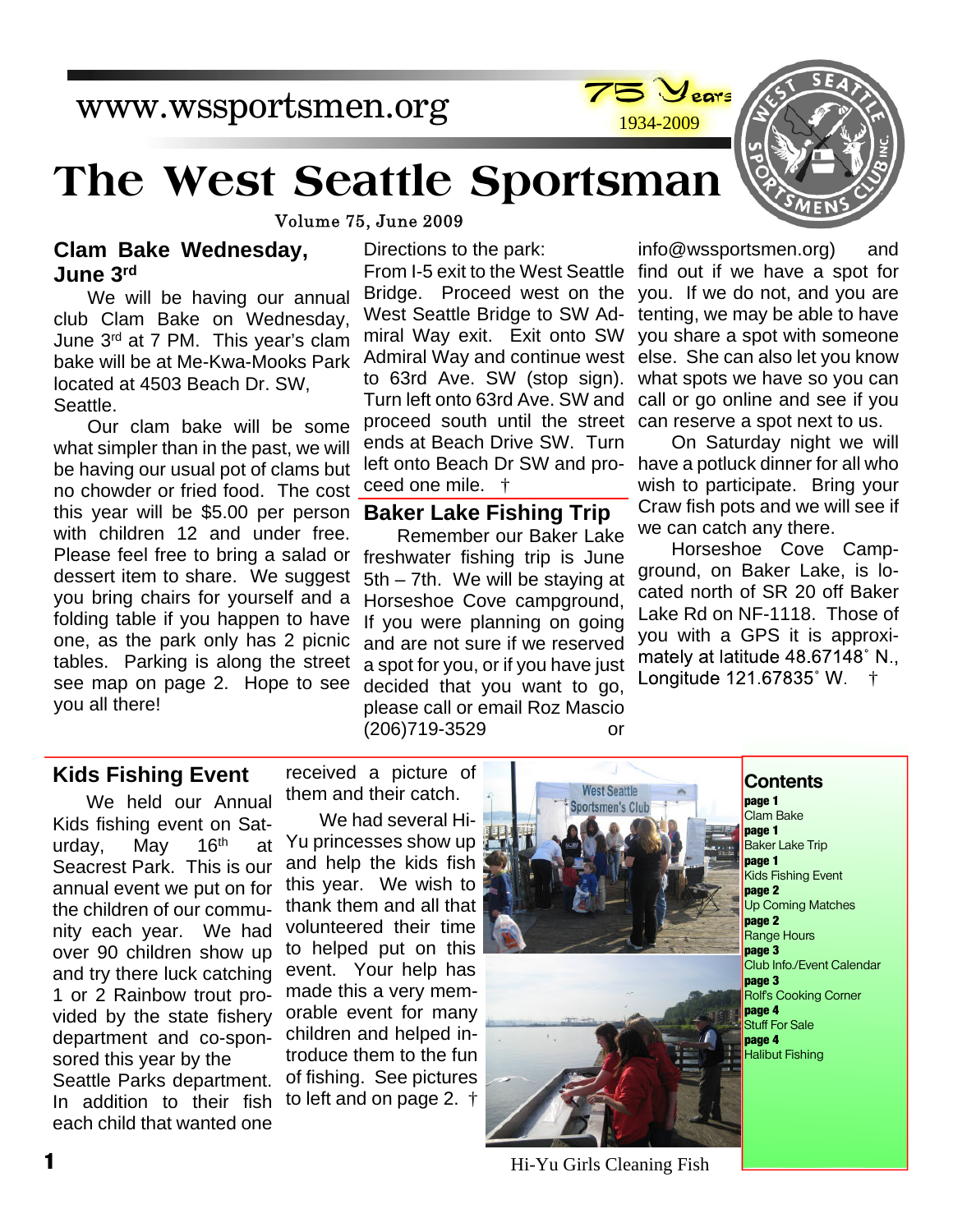

**See Clam Bake on Page 1**

## **Up coming Small Bore & Air Matches**

| Jun 6-7          | Tacoma    |
|------------------|-----------|
| Jun 13-14        | Tacoma    |
| Jul 25-26        | Vancouver |
| Aug 21-23        | Tacoma    |
| Sep 12           | Puyallup  |
| Sept 12-13       | Tacoma    |
| Sep 26-27        | Tacoma    |
| Oct 31-Nov 1     | Olympia   |
| Nov 14           | Puyallup  |
| Dec <sub>5</sub> | Olympia   |
|                  |           |

Schutzenfest / NRA 3P Championship Koehler Memorial Prone er NRA 3-Position Regional State Smallbore International Camp State 4-H Championship State Conventional Prone Championship Schutzenfest / Outdoor Int'l Championship State Indoor Int'l 3-P Championship (West) JORC (West) JOARC (West)

Volume 75, June 2009

**Range Hours and Activity** Monday - Small Bore - 6 PM, Tuesday - Spring Pistol League, Wednesday - Juniors - Call Fred Burr at 206-935-4883

for information.

#### **Kids Fishing Event Pictures**

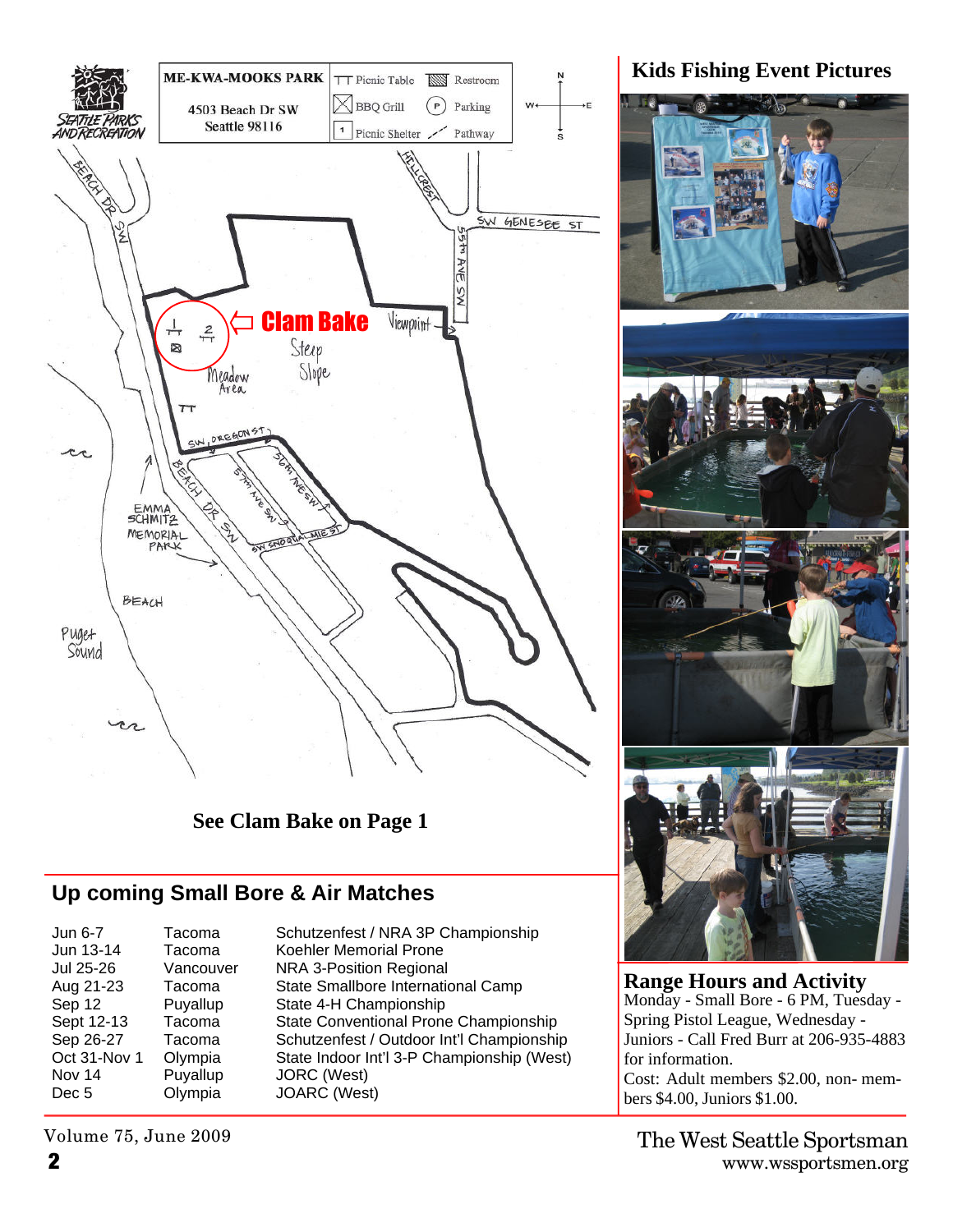### **The West Seattle Sportsmen's Club Sponsors of the Roger Dahl Rifle Training Range**

President – Cam Robison 206-431-8337 Greg Boyd 206-965-9629 Fred Burr Vice Pres. – Steve Loo Jerry Mascio 206-719-3528 Ernie Frey Secretary – Tony Olszewski 425-226-5643 Fred Burr 206-935-4883 Frank Novito

#### **OFFICERS TRUSTEES LIFE TIME MEMBERS**

Treasurer – Tom Kocir 206-227-6339<br>
Roz & Jerry Mascio<br>
206-719-3529 Contact us at: info@wssportsmen.org Contact us at: info@wssportsmen.org



Rolf's Cooking Corner

### **Venison Stir-Fry**

1 lb. caribou, deer, elk or moose round steak, sliced across grain to  $1/8 \times 1 \times 2$  inches

- 1 T. oyster sauce
- 3 T. rice wine
- 3 T. soy sauce
- 1 T. rice wine or dry sherry
- 2 T. peanut oil

6 to 8 scallions, sliced, including some green stalk

Mix oyster sauce, 3 tablespoons rice wine, soy sauce, and 1 tablespoon rice wine or sherry. Add meat and let stand for at least 1 hour, stirring

![](_page_2_Picture_18.jpeg)

occasionally. Heat oil in wok. Drain meat and add to wok. Cook for 3 to 4 minutes or until meat is done. Add scallions and cook for another minute or so. Serve over hot rice. †

### **Events Calendar**

Jun 3rd - Clam Bake Jun 5<sup>th</sup>-7<sup>th</sup> - Baker Lake Trip Jun  $6<sup>th</sup>$  - Club Meeting Jun 24th - Board Meeting Jul 1st - Shoot & Toot Jul 22nd - Board Meeting

If you have any ideas for programs to have at the club meetings or any good outing ideas let one of the Officers or Trustees know. You may contact us at: info@wssportsmen.org †

| <b>New</b>                                                                                                                                                                                                                                                                                                     | <b>MEMBERSHIP APPLICATION</b><br><b>WEST SEATTLE SPORTSMEN'S CLUB</b> | <b>Renewal</b> |  |
|----------------------------------------------------------------------------------------------------------------------------------------------------------------------------------------------------------------------------------------------------------------------------------------------------------------|-----------------------------------------------------------------------|----------------|--|
|                                                                                                                                                                                                                                                                                                                |                                                                       |                |  |
| propagation and conservation of game birds, game animals, and fish in the State of Washington, do hereby apply<br>for membership in the WEST SEATTLE SPORTSMEN'S CLUB and tender herewith the sum of \$<br>payment of one year's dues.                                                                         |                                                                       |                |  |
| "I solemnly swear that I will abide by the Constitution and By-Laws of the West Seattle Sportsmen's Club and<br>help in its up-building and I will not willfully disobey the Game Laws wherever I fish or hunt. I will always be<br>a true sportsman both in the field and to my brother members at all times. |                                                                       |                |  |
| Signed                                                                                                                                                                                                                                                                                                         | If you would like to                                                  |                |  |
|                                                                                                                                                                                                                                                                                                                | receive the Club<br>newsletter by email                               |                |  |
| $City$ $City$ $Zip$                                                                                                                                                                                                                                                                                            | check here.                                                           |                |  |
| Phone Reserves and Phone Reserves and Phone Reserves and Phone Reserves and Phone Reserves and Phone Reserves                                                                                                                                                                                                  |                                                                       |                |  |
| Recommended by Participants and the commended by<br>(New Only)                                                                                                                                                                                                                                                 |                                                                       |                |  |
|                                                                                                                                                                                                                                                                                                                |                                                                       |                |  |

www.wssportsmen.org **3** The West Seattle Sportsman